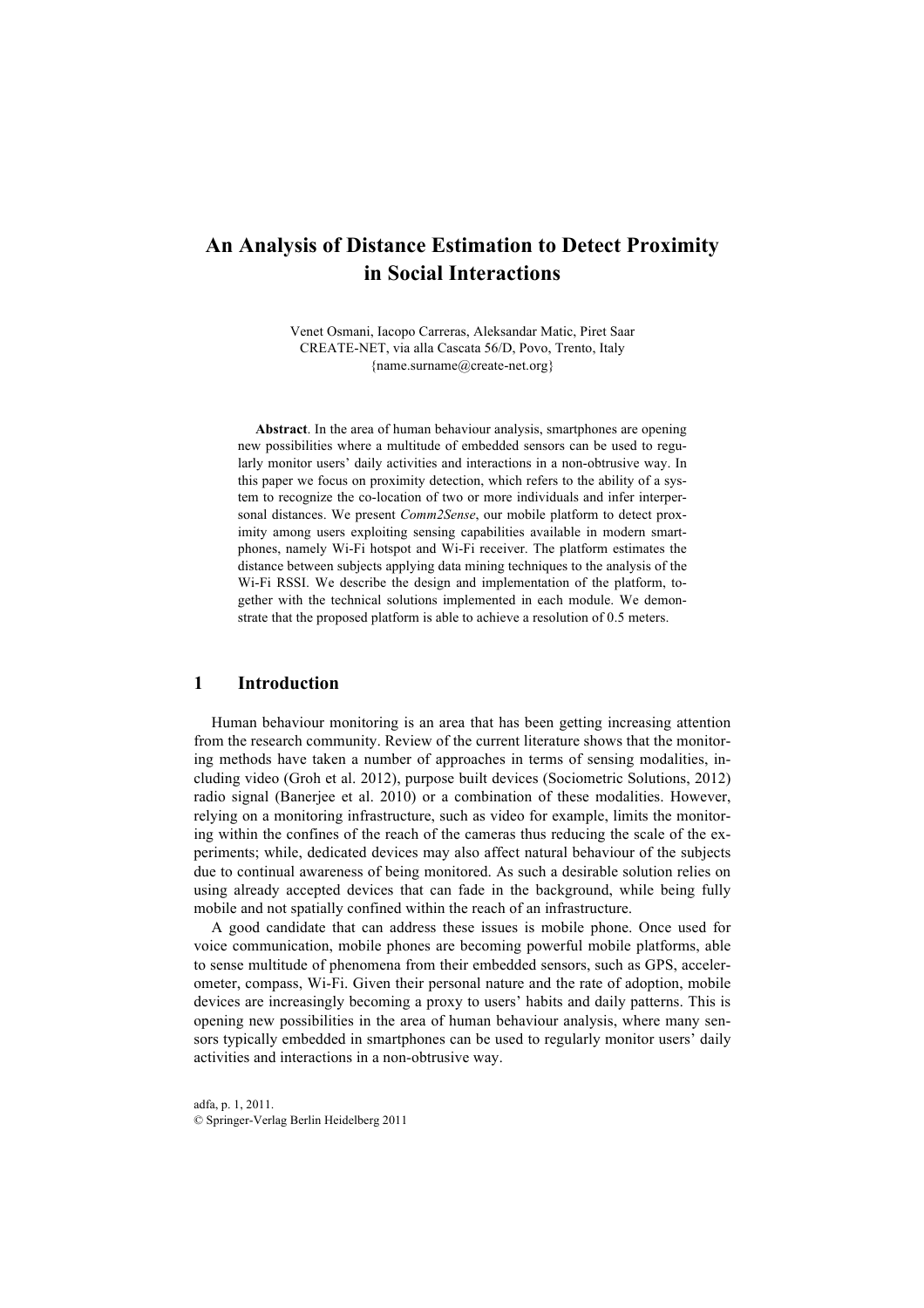Considering these characteristics of smart phones, in this paper we focus on proximity detection, which we define as the ability of a system to recognize the copresence of two or more individuals, closely related to their social interactions. Proximity among individuals has a relevance to a number of different areas, including (but not limited to) i) healthcare - where the amount of socialization may have a direct, positive impact on the self-reported mood of people (House et al. 1988), ii) social network analysis - where interactions are seen as a proxy towards the social graph of a person (Eagle et al. 2009), iii) productivity - where social interactions are shown to be correlated to the productivity and (Fischbach et al. 2008) iv) epidemiology - where contacts among people represent the main cause behind the spreading of an epidemic (Madan, 2010). This paper builds on previous work presented at PerMoby workshop (Carreras 2012) and adds a new set of experiments pertaining to distance estimation when dealing with diverse hardware and different environments, in addition to explaining a new method on automatic calibration that addresses the diversity of hardware/environment issues.

# **2 Related Work**

A myriad of solutions for recognizing social interactions that rely either on external infrastructure or dedicated devices has been proposed. The most utilized approach in various studies was the Social Badge (Sociometric Solutions, 2012), a pendant-like hardware that is worn at chest-level that use an infrared sensor which detects another badge in proximity and within the angle of view. It also includes the audio analysis for recognizing ongoing social interactions. However, this section reviews the related approaches that rely on the use of commodity devices, focusing on proximity and speech activity detection.

Related peer-based techniques reported in the literature aimed either to detect proximity of mobile devices or to estimate distance between devices and map them in a virtual plane. Current work on smart phone sensing to detect proximity has relied mostly on using Bluetooth to sense nearby devices. However, Bluetooth scans provide imprecise information about distance between devices since the communication range is in the order of ten meters. Due to this limitation, long-term measurements coupled with various statistical methods were necessary to acquire understanding of social networks or friendship structures (Eagle and Pentland 2005; Hidalgo et al. 2007; Eagle 2005). In order to compare the system proposed in this paper with state of the art systems, Table 1 selects the most significant achievements in peer-based distance estimation that can be implemented in smart phones.

| <b>Project</b>          | Accuracy                          | Method               |
|-------------------------|-----------------------------------|----------------------|
| Virtual Compass (Baner- | 50th percentile error: 0.9m, 90th | $Wi$ -Fi + Bluetooth |
| jee et al. $2010$ )     | percentile: 2.7m                  |                      |
| BeepBeep (Peng et al.   | 50th percentile error: within     | Acoustic-based       |
| 2007)                   | 2 <sub>cm</sub>                   |                      |
| NearMe (Krumm et al.    | RMS error: 10m-20m                | Comparing Wi-Fi      |
| 2004)                   |                                   | fingerprints         |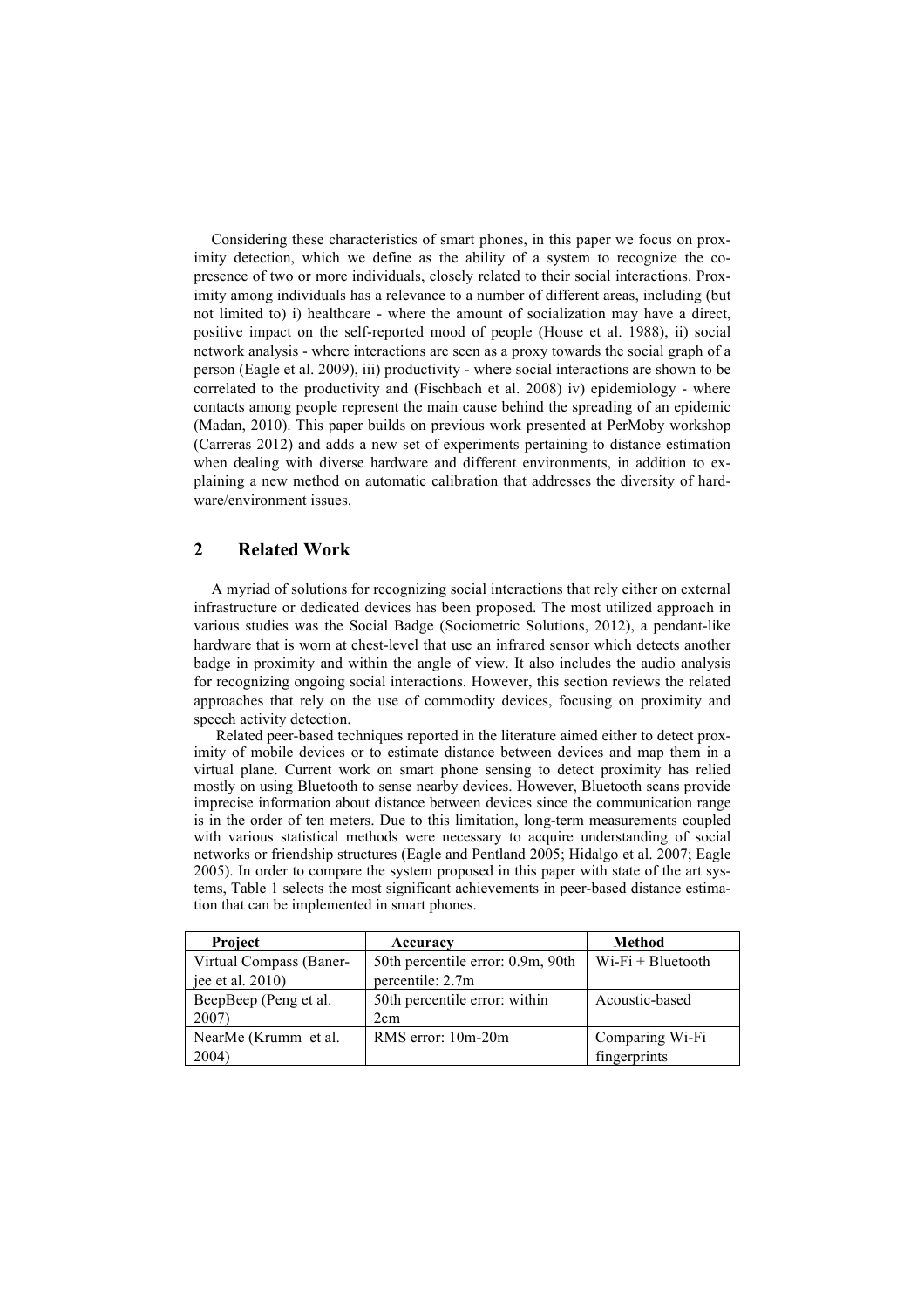| Relate System (Hazas et                                      | 50th percentile error: $2cm - 4cm$   Ultrasound |                     |  |
|--------------------------------------------------------------|-------------------------------------------------|---------------------|--|
| al. 2005)                                                    |                                                 |                     |  |
| Our System                                                   | $50th$ percentile error: 0.5m                   | Wi-Fi RSSI Analysis |  |
| Table 1 – Comparison of proximity/distance estimation system |                                                 |                     |  |

Relate System (Hazas 2005) calculates the relative position of devices relying on custom ultrasound hardware. This approach provides a very accurate estimate of distance, with the median accuracy in the order of centimetres, but it requires ultrasound emitters/receivers that are not available in standard smart phones. Techniques that rely on ultrasound or detecting the phase offset of transmitted radio waves are difficult to implement using the hardware and APIs available on commodity mobile phones (Banerjee et al. 2010). NearMe compares clients' list of Wi-Fi access points and signal strengths to compute the distance between devices. Unlike localization system based on Wi-Fi fingerprints, NearMe does not rely on calculating an absolute location thus it requires no calibration and minimal setup. This method achieves relatively low accuracy in comparison to other systems with an RMS (Root Mean Square) error of 10 to 20 meters. BeepBeep (Peng et al. 2007) is a highly accurate acoustic-based system for estimating distance between devices, which requires only a set of commodity hardware – a speaker, a microphone and a form of device-to-device communication. Each device emits a sound signal and collects its own and a signal from its peer. Distance estimation is based on counting the number of samples between these signals and exchanging the time duration with its peer thus calculating two-way time of flight. The approach requires wireless communication for coordinating devices and for exchanging the time duration. Noisy environments impact the accuracy of the system while the devices that are not in earshot cannot be detected; this limits applicability for smart phones considering the fact that they are typically carried in places that affect sound propagation including pockets, cases and bags especially when moving. Virtual Compass (Banerjee et al. 2010), which is to the best of our knowledge, the only approach similar to ours that exploits transmitting mechanisms embedded in smart phone and performs RSSI analysis. Translating RSSI to distance was performed with empirical propagation models enhanced by incorporating the uncertainty which provided the average accuracy of 3.4m and 3.91m when Bluetooth and Wi-Fi (respectively) were tested separately using nine devices in a 100m² indoor area. The fusion of the two transmitting mechanisms achieved the median error of 1.41m for nine devices while in the case of two devices in the same area the median error was  $0.9m$  and the  $90<sup>th</sup>$  percentile error was 2.7m. In comparison to the distance estimation method proposed in this paper, the advantages of Virtual Compass includes estimating positions of devices in 2D plane, algorithms for energy efficient use and not requiring training phase. However, our system provides higher accuracy with the use of solely Wi-Fi, does not require communication between devices and broadcasting the distance to each of peers, while training phase is facilitated with a fast calibration method which makes the approach adaptive to different applications, environments and phone models.

# **3 Our Approach**

In contrast to previous studies, we propose Comm2Sense, a mobile platform that exploits sensors embedded in mobile phones to detect the proximity between two (or more) individuals with the median accuracy of 0.5 m. In order to establish bench-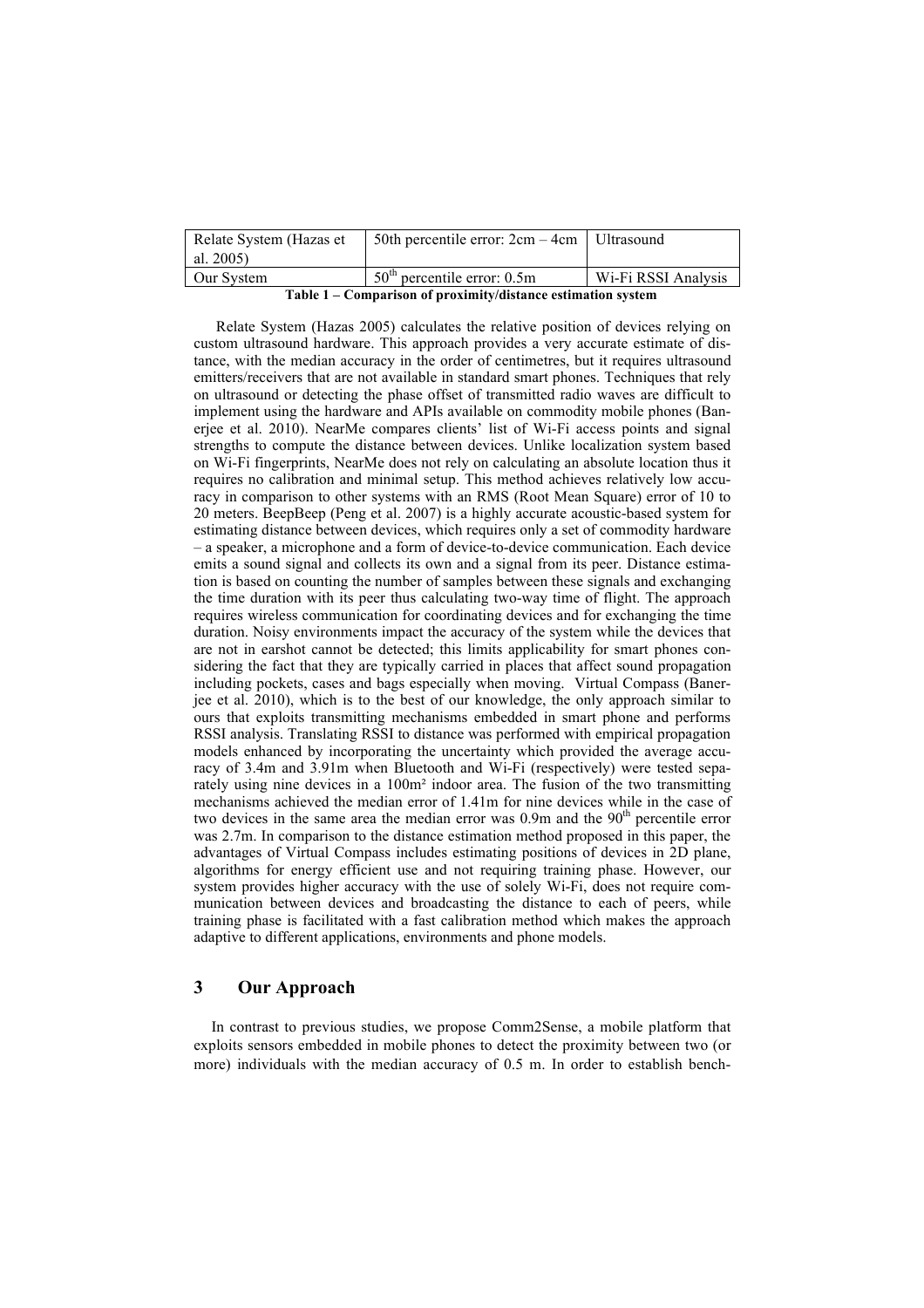marks for the recognition of interpersonal distances related to social interactions, we refer to the study of proxemics. The overall aim of this work is to provide and evaluate a method that can be widely deployed as a mobile phone application in order to detect spatial context of the subjects in social interactions. The distance estimation is based on the ability of modern devices to act both as Wi-Fi transmitters (known as tethering or portable hot spot mode) and Wi-Fi receivers. Our approach maps RSSI values to distances relying on supervised learning, thus trading-off between the accuracy in distance estimation and the user effort in signal fingerprint collection. The reason for using a more costly method in terms of the end user effort is the fact that one of the pre-dominant factors affecting RSSI patterns is receiver's characteristics (Bhagwat et al. 2004) that can lead to better system's accuracy. This hypothesis was tested in the experiments, demonstrating that environmental factors have less prevailing impact on RSSI patterns than receiver's characteristics due to relatively short distances and no obstacles between receiver and transmitter. Unlike time-consuming measurements typically required for fingerprinting methods, the user effort is decreased to only a couple of minutes to calibrate the phone signal while achieving a comparable accuracy to full fingerprinting method.

The main contribution of this paper can be summarized as follows:

- We present Comm2Sense, a platform for distance estimation. This is achieved by estimating distances between smartphones through data mining techniques applied to the Wi-Fi RSSI.
- We introduce a duty-cycle for letting smartphones alternatively act as portable hot spots and Wi-Fi clients. This is a necessary requirement to enable phones to mutually detect each other.
- We present the analysis and evaluation of the distance estimation system using real-world scenarios.
- We present a method for deploying the system, without the need for time demanding calibration procedures.

The section that follows details the system design goals, architecture design and its integral components.

# **4 System Design**

In this section, we present the design of our Comm2Sense system, intended to infer interpersonal distances using technologies available in modern smartphones. The distance between two users that carry smartphones (one phone acting as a Wi-Fi receiver, the other one as a Wi-Fi transmitter) is estimated through the Wi-Fi RSSI analysis and data mining techniques. The overall approach is shown in Figure 1.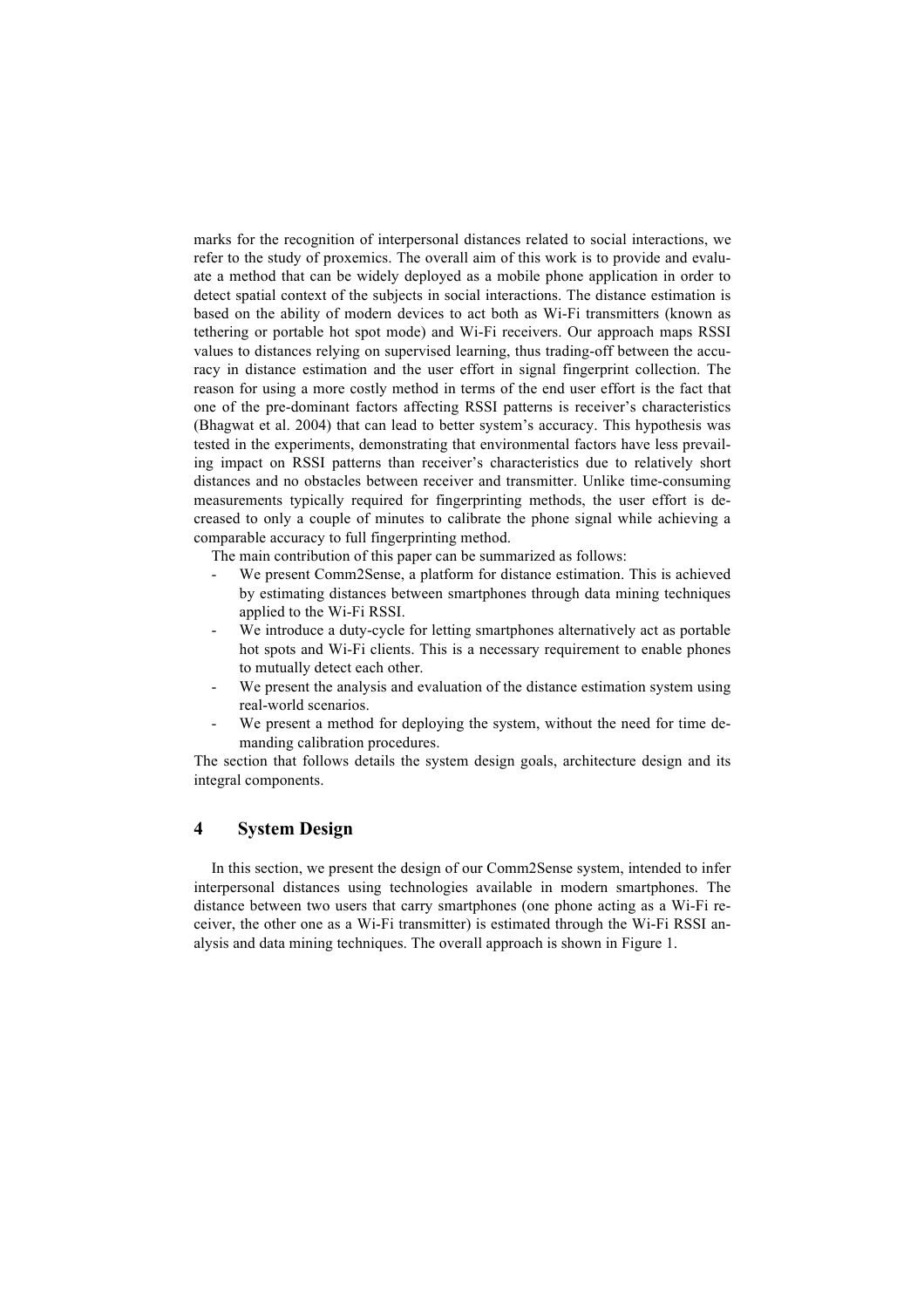

**Figure 1 Comm2Sense software architecture**

### **4.1 Design Goals and Architecture**

The main design goals of the Comm2Sense system can be summarized as follows:

• fine granularity distance recognition: we aim to detect distances between two or more smartphones with a resolution less than 1m, thus overcoming the limitation of the current smartphone-based systems which mostly infer only co-location of subjects (such as Bluetooth scans (Eagle and Pentland 2005; Hidalgo et al. 2007; Eagle 2005) or indoor positioning (Krumm et al. 2004)). We envision that the proposed platform can afford a wide range of applications scenarios;

• non reliance on external infrastructure: the design of Comm2Sense system allows the operation in a fully distributed fashion, without relying on an external infrastructure or on additional hardware but smartphones. Distance is estimated solely on the basis of the information acquired through the smartphone sensing;

• ease of deployment: we aim to provide the platform which is easily deployable without requiring expert knowledge or performing time-consuming configuration operations.

We have designed and implemented Comm2Sense on the Android platform. The overall software architecture is shown in Figure 1. The system has been designed as a middleware platform, which is decoupled from the application logic. The middleware autonomously detects proximity and issues callbacks to the application layer, whenever one is detected. The application is then responsible for handling such information in the most appropriate way, depending on the scenario being supported.

In the sections that follow, we will describe each system component.

### **4.2 Wi-Fi Sensing**

The Wi-Fi sensing module exploits the ability of modern smartphones to operate both in transmitting mode (colloquially known as portable hot spot - PHS) and as Wi-Fi clients. This allows discovery of peers close by, when acting as a Wi-Fi client, but also allows the Wi-Fi client to be discovered by other peers, when acting as PHS. The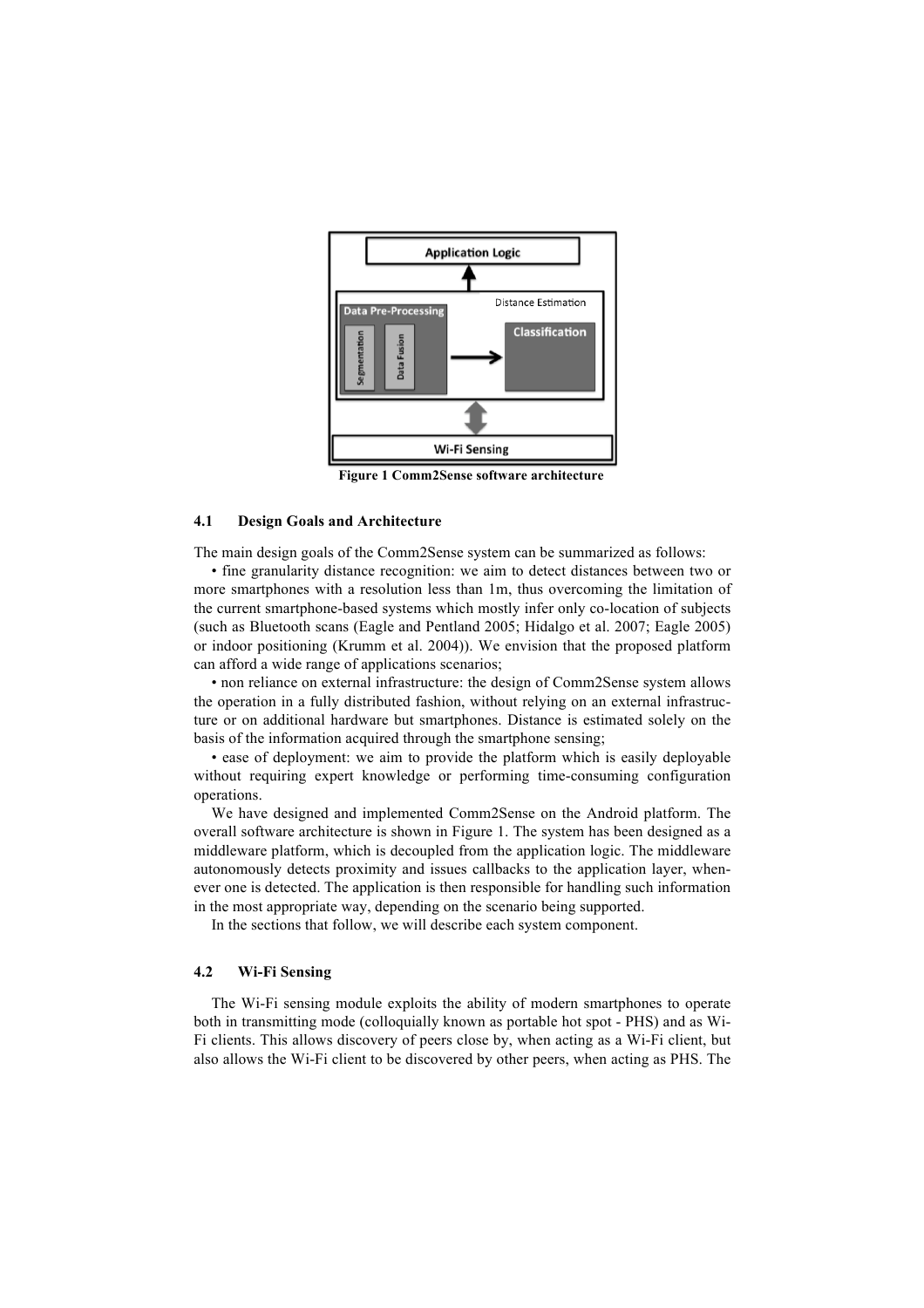Wi-Fi sensing module detects the presence of nearby PHSs, captures RSSI values and forwards such data to the data pre-processing component.

1) Duty Cycling



**Figure 2 Proximity detection through RSSI analysis with and without the duty-cycle**

In a "static" setting, nodes either act as Wi-Fi clients or PHS. However, Wi-Fi clients can detect the presence of PHS while the opposite does not hold, thus making proximity detection unidirectional. This issue is visualized in the upper part of Figure 2: as it can be seen, while node A is able to detect the presence of node B (in PHS mode), the same does not apply to nodes B and C, since both operate in PHS mode and can only be discovered. In order to overcome this limitation and make proximity detection bi-directional, each node implements a duty-cycle, acting as PHS and Wi-Fi client in alternating manner. This is illustrated in the lower part of Figure 2, where nodes change their role in cycles. By time t2 all nodes in the Wi-Fi communication range are able to discover each other. Smart phones, which support simultaneous activation of PHS and Client modes do not require duty cycling method to detect bidirectional proximity; however, such models of smartphones are still uncommon on the market.

The duty-cycle is depicted in Figure 3 and it encompasses four states characterized by the following permanence time:

- THSM: time spent in Portable Hot Spot (PHS) Mode. In this state, nodes are discoverable by other peers, but cannot discover other peers. This parameter can be configured at design time.
- TSM: time spent in Scan Mode (SM). In this state, nodes are searching for other peers at regular time intervals TSP. In this state nodes can discover other PHSs, but are not discoverable by other peers. This parameter can be configured at design time.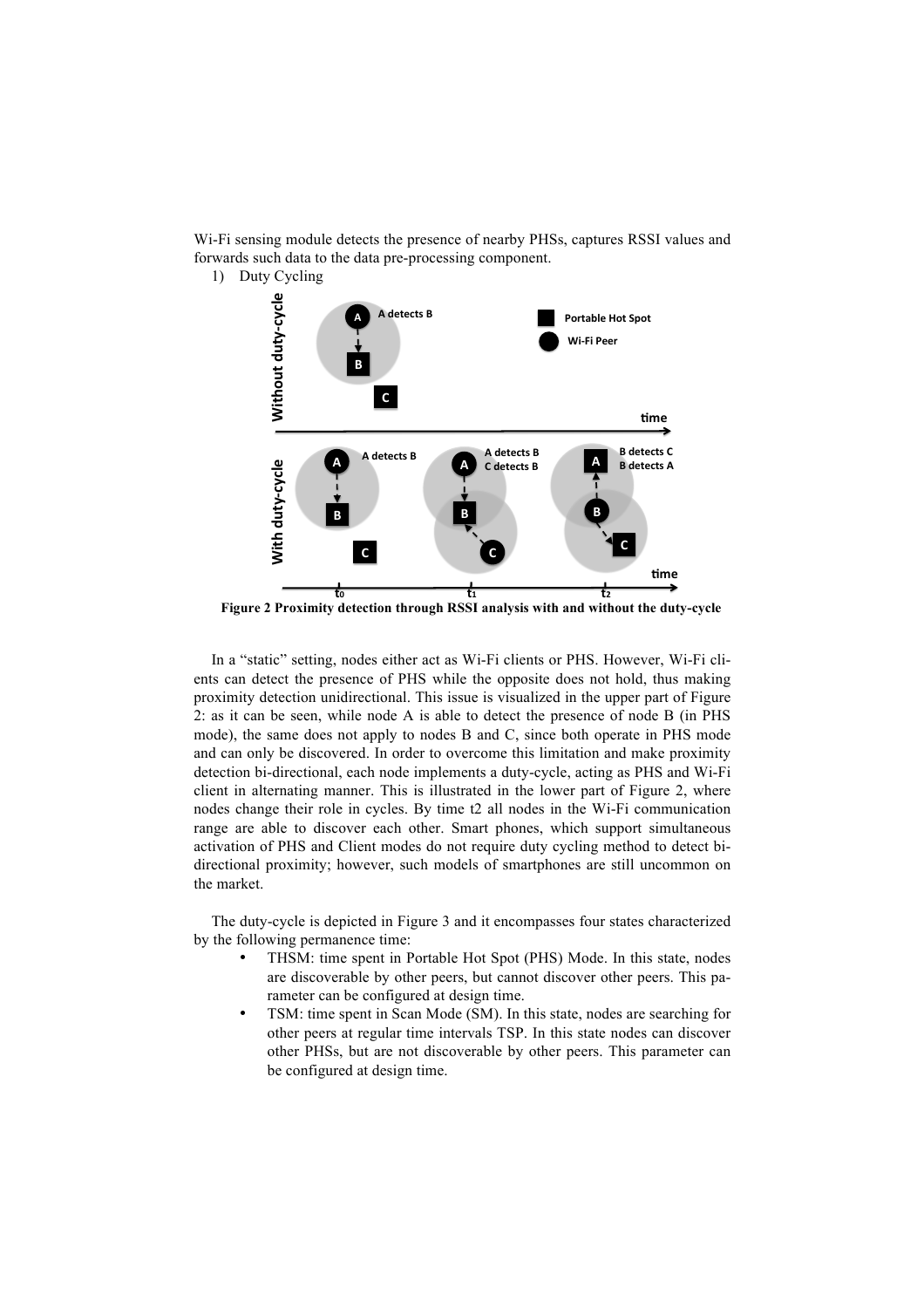- TWUM: time required for switching from PHS to SM Mode. This time interval is composed by the time needed to switch OFF portable hot spot and the time needed to disconnect the Wi-Fi client. In this time interval, nodes are neither discoverable nor can discover other peers.
- TWDM: time required for switching from SM to PHS Mode. This time interval is composed by the time needed to switch OFF the Wi-Fi client and the time needed to disconnect the portable hot spot. In this time interval nodes are not discoverable, nor can discover other peers.



**Figure 3 Duty cycle implemented by Comm2Sense nodes**

The duty-cycle is defined at design time and determined by the time-resolution to be achieved. In this case, time-resolution refers to the minimum amount of time that two nodes are required to stay in proximity in order to detect each other. Specific randomization is introduced in order to avoid synchronized duty-cycling of nodes. As an example, the time spent in PHS mode is not THSM, but rather uniformly distributed in  $[0,2 \times \text{THSM}]$ . In order to properly identify the time spent in each of the four states, we first measured the time needed for tearing up and down a portable hot spot. In the following table, we report the measurements performed using HTC Nexus S..

|                         | Min (ms.) | Mean (ms.) | Max (ms.) | Std (ms.) |
|-------------------------|-----------|------------|-----------|-----------|
| <b>PHS</b> activation   | n.a       | 915        | n.a.      | n.a.      |
| <b>PHS</b> deactivation | 1246      | 1305       | 1764      | 206       |
| Wi-Fi activation        | 4452      | 4573       | 4990      | 76        |
| Wi-Fi deactivation      |           |            | 103       | 10        |

**Table 2 Time needed for turning on and off PHS in HTC Nexus One**

Activation of all the PHS functions may require up to 10 seconds; however, it requires less than 1 second for the PHS to start broadcasting its SSID (Service Set IDentifier), thus being discoverable by Wi-Fi clients in proximity. Since the Wi-Fi sensing is based only on the RSSI analysis available from the SSID, without the need to establish a data connection, this can be assumed as the time required to activate a PHS.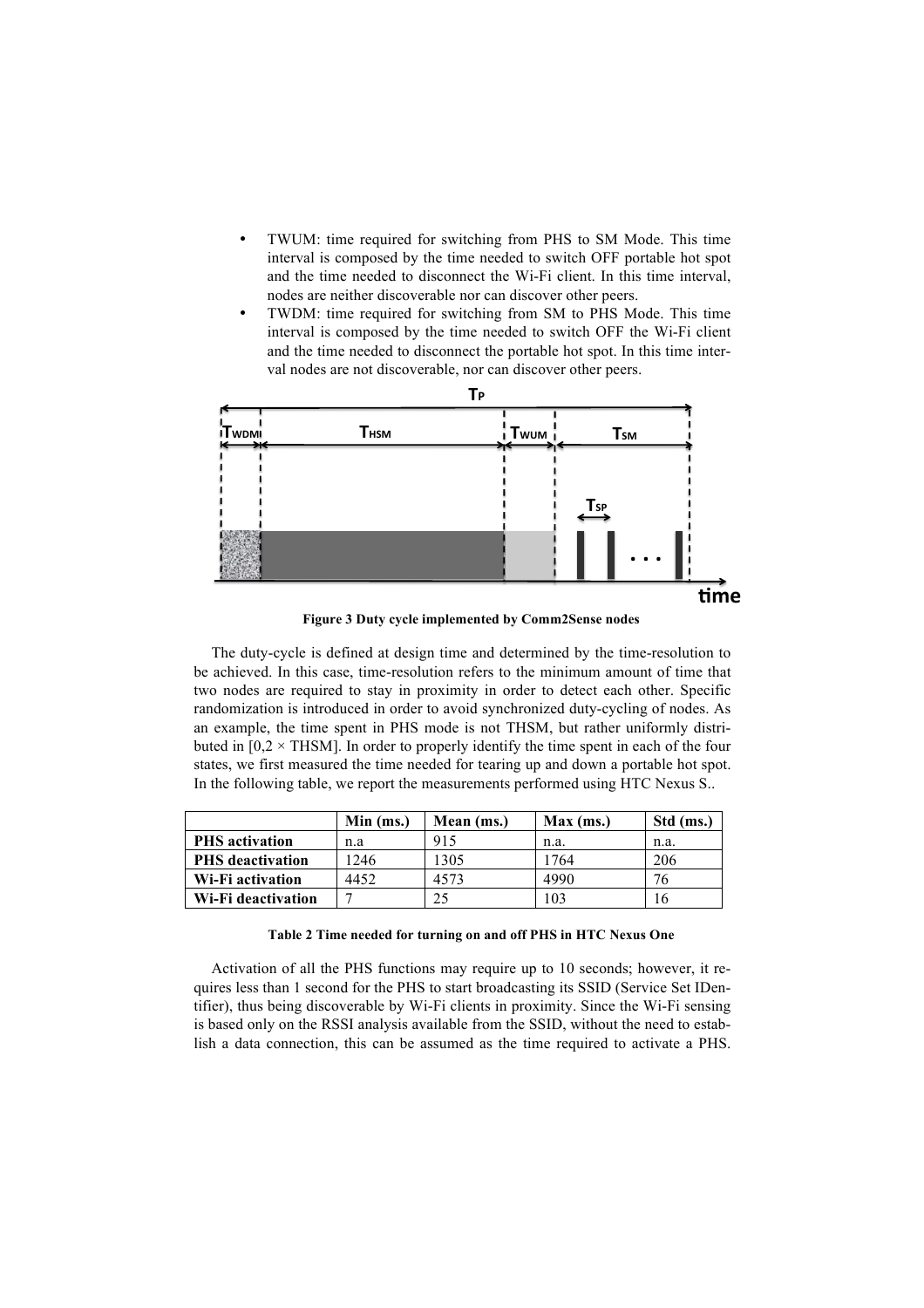Having accurate measurements of this would require dedicated equipment and therefore we do not provide complete statistics in the Table 2.

Regarding parameters of the Comm2Sense duty cycle measured in our experiments, TWUM (PHS deactivation and Wi-Fi client activation) was 5878 ms while TWDM (Wi-Fi client de-activation and PHS activation) was 1025 ms. The Tsp, as measured from dedicated experiments, can be configured to be approximately 0,5 seconds.

The performed experiments proved that Wi-Fi duty-cycling is indeed feasible using off-the-shelf smartphones. Clearly, the granularity that it is possible to achieve is constrained by the time needed to bring up and bring down the PHS. However, for the targeted application scenarios (e.g., monitoring people social interactions during daily activities) we do not require a very fine-grained time granularity, which allows us to maintain a loose duty-cycle, thus reducing the impact on the normal utilization of the phone. Furthermore, in the short-term we expect smartphones to be equipped with more efficient wireless technologies. This includes for instance Wi-Fi direct, a wireless technology specifically targeted to dynamic ad-hoc networks that should allow a much faster network discovery and setup.



**Figure 4 Proximity detection probability (THSM = 10 s, TSM = 10 s, TWUM = 6.878 s, TWDM = 1.025 s)**

In order to properly project the values of the duty cycle, we implemented a simulator which analyzes the system parameters (TWUM, TWUM, THSM and TSM), and provides the probabilities of (i) missing a contact (ii) having uni-directional contacts (only one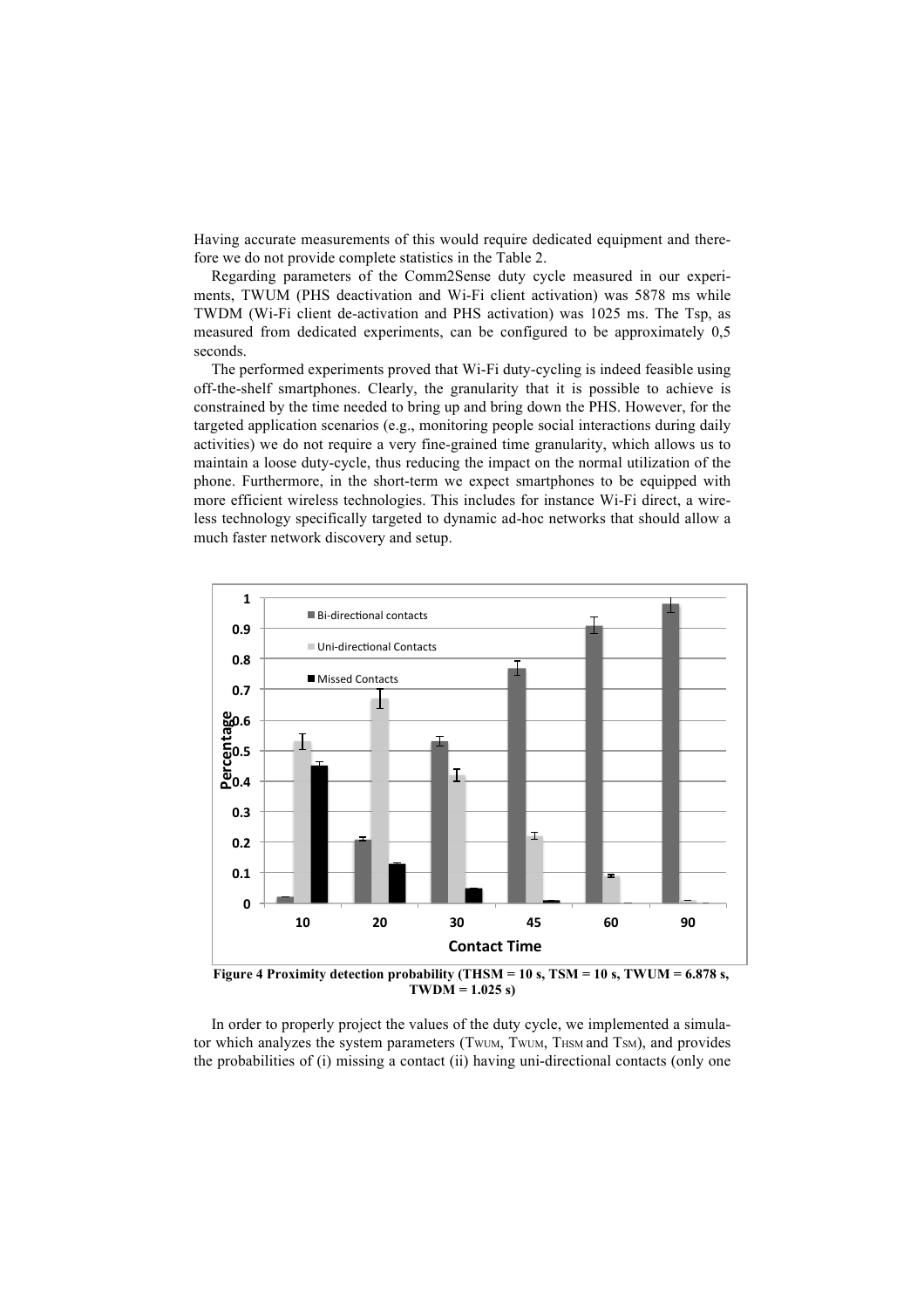node detecting the presence of the other) (iii) having bi-directional contacts (nodes mutually discovering each other). We have run 100 simulations for each of the considered cases, varying the random seed for each run. Figure 4 presents the detection probability, together with the corresponding 95% confidence interval, in the case of two nodes meeting, with THSM = 10 s., TSM = 10 s TWUM =  $5.878$  s and TWDM =  $1.025$  s. As can be seen from the graph, using a contact duration of 60 s., nodes can be mutually detected with 80% probability.

Such probability, while not fully excluding the possibility of missing contacts, may be sufficient for application scenarios where relevant social interactions last for more than 60 seconds, such as healthcare scenarios or social network analysis.

2) Configuring the Transmission Power

The accuracy of the proposed approach strongly depends on the transmitting power of the Wi-Fi radio interface: the higher the transmission power, the larger the range and therefore the larger discovery radius. Furthermore, a higher transmission power leads to a reduced accuracy for estimation of distances in short range.

In order to evaluate the feasibility of distance estimation based on Wi-Fi RSSI, we explored the RSSI dependence on distance for three different transmitting power levels: 32 dBm (1.6 W) – maximal available power level, 0dBm (1 mW) - minimal power level, and medium power level of 13 dBm (20 mW). We performed the experiments recording 300 samples with the sampling rate of 1Hz for distances between 0,5 m and 8 m, every 0.5m for the three power levels. Experiments were run on an HTC Desire phone, however we do not expect considerable discrepancies for other Android smartphones. The transmitting power of 0 dBm provided the smoothest and the most monotone characteristics thus proving to be the best fit for short distance estimation (Figure 5). Therefore, we used 0 dBm as the reference transmission power for our system.



**Figure 5 – RSSI dependence on the distance (three different power levels) and signal variance at 0dBm**

Setting the transmission power to 0 dBm and controlling the switching on and off of the portable hot spot can be done via software, but requires installation of a modified firmware (Cyanogen-Mod) based on the Android operating system, which allows deeper access to system settings. We tested out the implementation over HTC Nexus One, Samsung Nexus S, HTC Desire and HTC Desire S phones.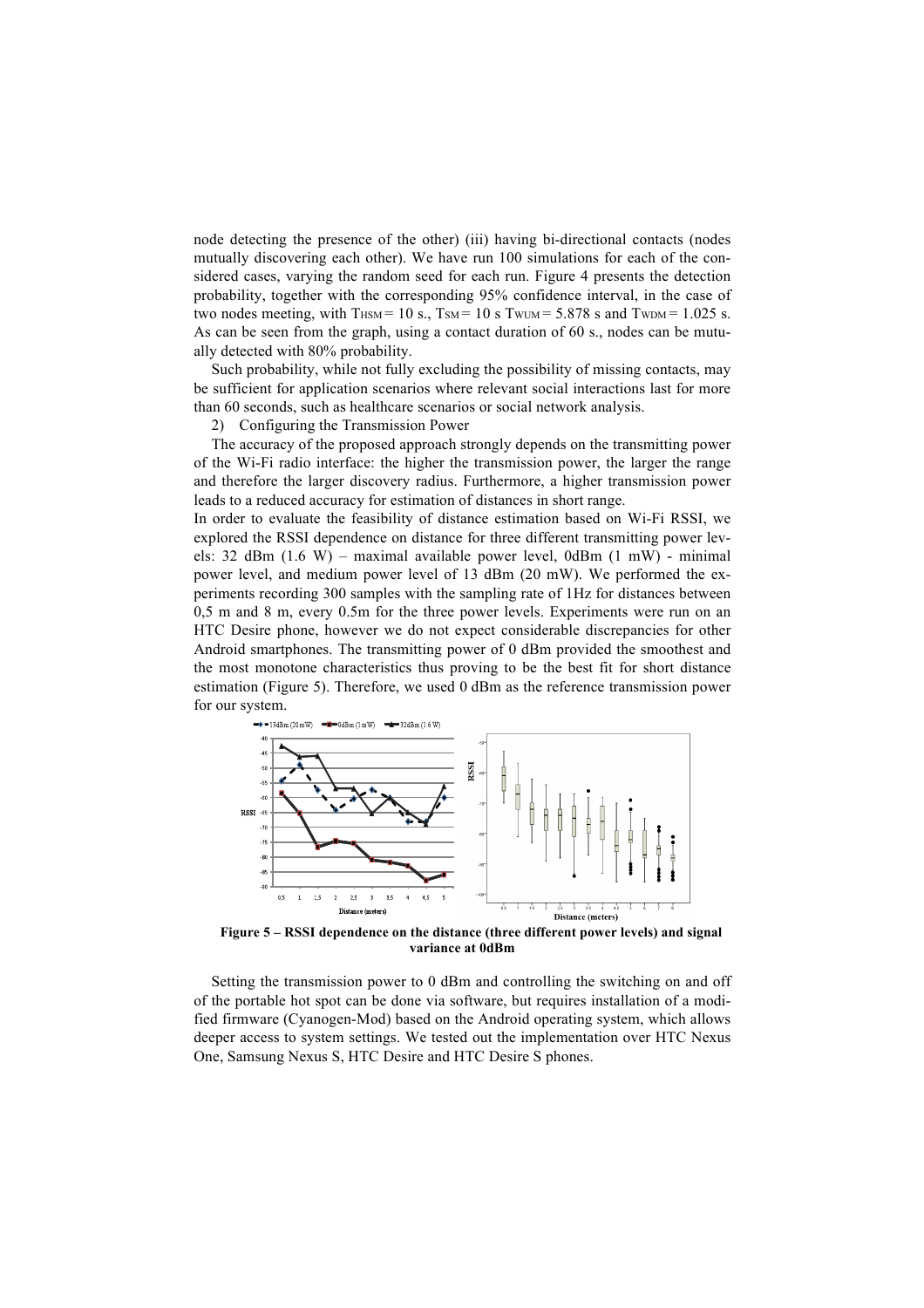### **4.3 Distance estimation**

The distance estimation module consists of two parts: (i) a pre-processing module which is in charge of preparing the data generated by the data acquisition module for classification (ii) a classification module which determines the number of nodes in proximity and estimates their distance.

1) Data-preprocessing

The data-preprocessing module receives streams of raw data from the Wi-Fi sensing module, which are then prepared for the distance estimation module. This process is summarized in Figure 6.

The pre-processing consists of a segmentation phase, where raw data is aggregated over discrete time intervals, and the most relevant features for proximity detection are calculated. With respect to RSSI values, we grouped consecutive samples within 20 seconds and calculated signal characteristics for each group separately. This corresponds to approximately 20 samples, although in practice it may be less. It turned out that among the various tested signal characteristics (such as standard deviation, minimum and median), the combination of the mean and maximal value was proven empirically to provide the highest accuracy in distance estimation.



**Figure 6 Distance estimation process**

### 2) Distance estimation classifier

In order to estimate proximity between two devices, we used a classification algorithm. The motivation for this approach was in the instability and fluctuations of the Wi-Fi signal, typically due to environmental factors. From our initial study, we veri-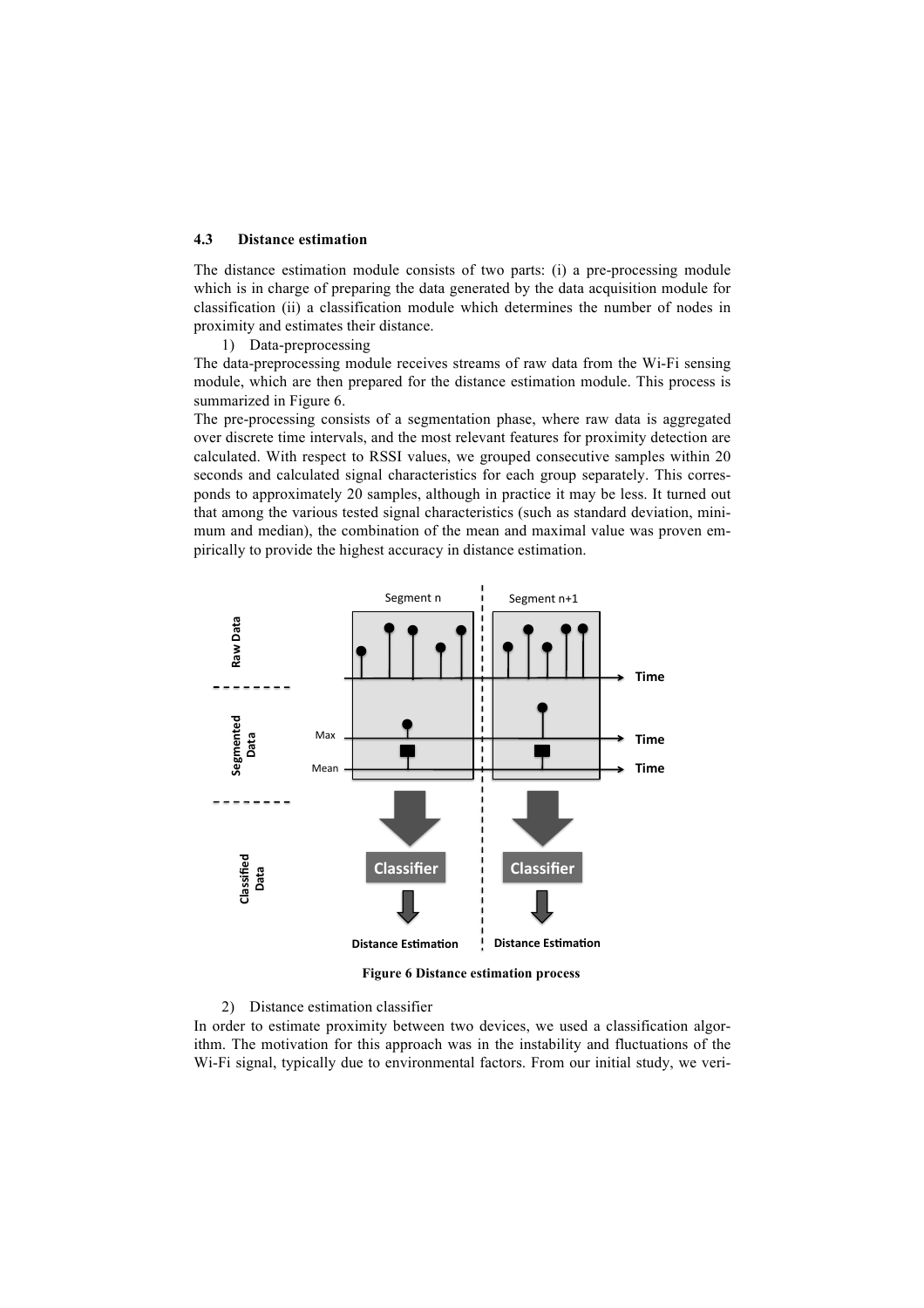fied that a simple RSSI threshold analysis (assigning ranges of RSSI values to corresponding distances) did not suffice to obtain the required system accuracy. Therefore the classifier uses a set of features to estimate the distance with higher accuracy than the accuracy of a simple statistical approach.

The outcomes of this preliminary evaluation can be summarized as follows:

- Naive Bayes with Kernel Density Estimation (KDE) classifier proved to be the most accurate option. However, several classification techniques that we tested demonstrated similar performance in distance estimation. In terms of accuracy, it is possible to obtain a median estimation error (50th percentile) of approximately 0.5m.
- the classification accuracy pre-dominantly depended on the models of phones that were used for building the training and test set. In particular, performance degraded if different phones were used to train and evaluate the classifier. This is due to the fact that RSSI patterns highly depend on the receiver characteristics (Bhagwat et al. 2004), which are likely to be different across differentphone models. In order to address this issue, we have come up with a method where calibration can be performed automatically.

Detailed results of the classifier and a description of the experimental set up, follow in the next section.

# **5 Experimental set up and results**

Our testbed consisted of seven smart phones including four different models, namely *HTC Desire*, HTC Desire S, *Samsung Nexus S* and *HTC Nexus One* with modified firmware to allow adjustment of transmitting power. Different phone units were distinguished by MAC addresses. Measurements were taken in three offices with dimensions of *12x8m*, *6x5m* and *6x3m*, a balcony of *12x2.5m* and a meeting room of  $10x8m$ . For testing the system's accuracy we used a pair of phones – one in transmitting and the other one in receiving mode.

Following a grid of 0.5m, RSSI was measured for 5 minutes on each distance between phones starting from 0.5m to the point in which either signal degraded to its minimal level or it was the furthest accessible point within room dimensions, which corresponded to the maximal distance in the experiments between 5 and 8 m.

Performance estimation was done by applying cross-validation – RSSI pattern captured in one out of five environments (three offices, balcony and a meeting room) which was used as training set while measurements from four remaining environments were used for testing. In this manner, the procedure was repeated to cover all the combinations regarding distinct training and test sets across five environments. The RSSI characteristics were calculated over every block of 20 samples and queried separately to estimate the unknown distance. The cumulative distribution function of the distance estimation error was plotted to evaluate the system's accuracy.

Figure 7 shows the system's accuracy in the case of using the same phone (the same model) acting as a receiver in both training and test phase. The median estimation error (50<sup>th</sup> percentile) of approximately 0.5m was achieved using all the three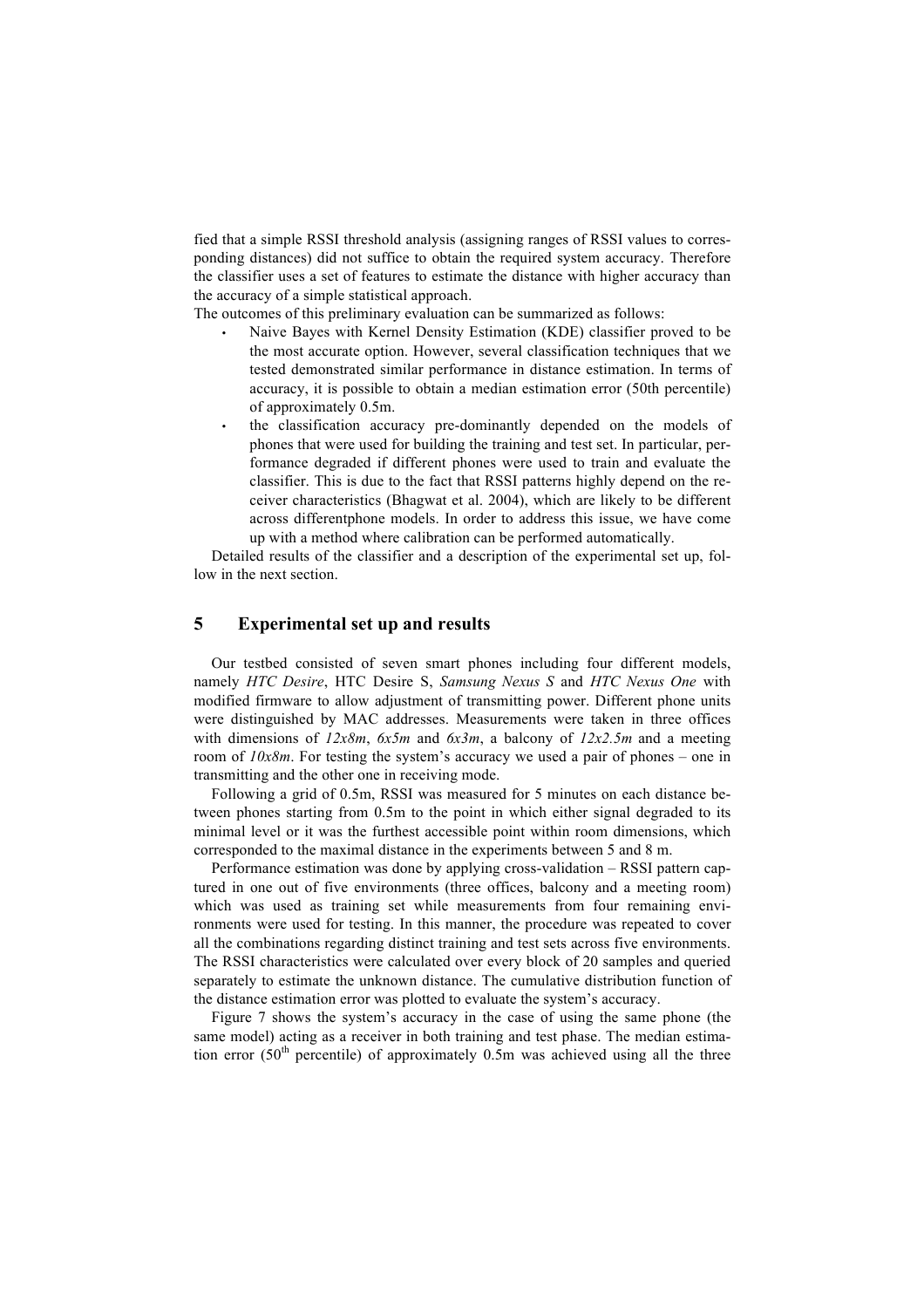classification algorithms. Naive Bayes with KDE showed a slightly better overall performance, providing distance estimation with  $50<sup>th</sup>$  percentile error of 0.5m and  $95<sup>th</sup>$ percentile error of 2m.



**Figure 7 – Cumulative distribution function of the distance estimation errors (same receiving phone for training and test phases)**

When different models of phones were used for training and test phase, the system's accuracy significantly degraded (Figure 8). In this case the median error was approximately 1m, while 95<sup>th</sup> percentile error was 3m. This occurred due to the fact that RSSI patterns highly depend on the receiver characteristics (Bhagwat et al. 2004), which are likely to be different across different phone models.

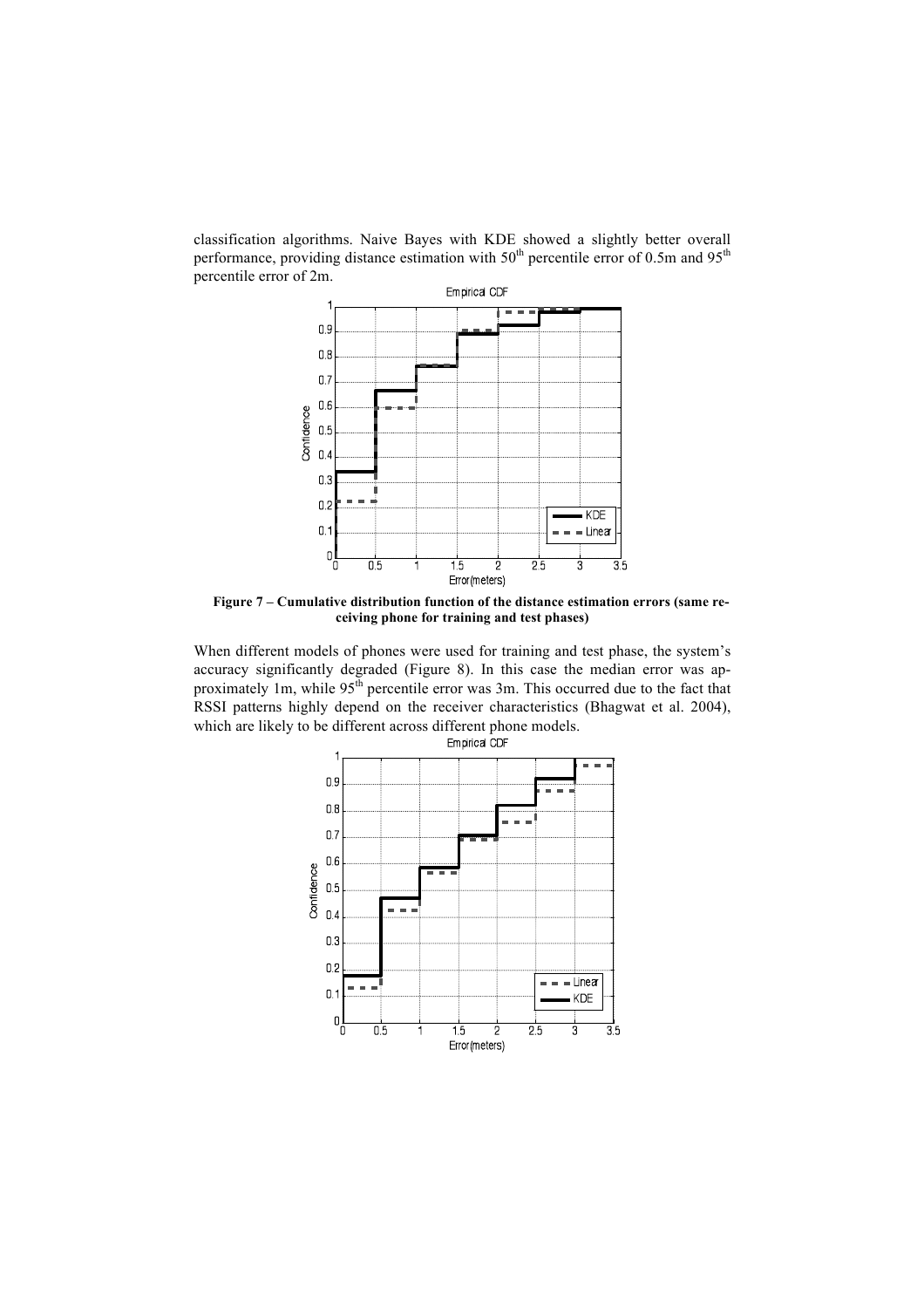#### **Figure 8 – Cumulative distribution function of the distance estimation errors (different receiving phone for training and test phases)**

#### **5.1 Automatic calibration**

Our findings imply that, in order to obtain the desired distance estimation accuracy, it would be necessary to acquire a RSSI training set for each new phone model. As such, acquiring training set for each new phone model and for each training distance  $(0.5 \text{ m}, 1 \text{ m} \dots 4.5 \text{ m}, 5 \text{ m})$  is laborious, time consuming and generally unfeasible task. To address this problem, we opted to measure RSSI for a couple of minutes at a fixed distance (in this case 1m) and then build the training set utilizing the following propagation model:

$$
P(d)[\text{dBm}] = P(d_o)[\text{dBm}] - 10n \log(\frac{d}{d_0}) - X \qquad (1)
$$

component which reflects the sum of losses induced by each wall between the trans-The model describes the received signal strength  $P(d)$  as a function of the signal power  $P(d_0)$  at a reference distance  $d_0$  from the transmitter phone and the distance  $d$ from the transmitter and the emitter. In the equation, *n* is the path loss exponent, *X* is a mitter and receiver. This model, while being sensitive to reflections and multiple-path propagation, proved to be sufficiently accurate in case of line of sight, which is what we needed when estimating distances. The values of *n* and *X* depend on the environmental conditions (such as the building layout) (Bahl et al. 2000) and we have found empirically that the best value for the coefficient n was 1.5, while *X* was zero as there were no walls or other obstacles between points.

Starting from the above equation, we synthesized a training set using the following procedure:

- collect a set of RSSI measurements at a pre-defined distance (for instance, 1 m);
- create a synthetic training set by applying propagation model to all the samples collected in step 1 and for all distances relevant to Comm2Sense application scenarios;
- train the classifier with the generated synthetic training set.

The proposed algorithm runs on the smartphone requires only an initial calibration by end-users in order to collect the RSSI measurements at a known distance. From this initial calibration, Comm2Sense will train a phone-specific classifier, which will be able to detect the proximity of any other PHS.

In Figure 7 we report a preliminary evaluation of the classifier, built applying automatic calibration method described above. The experiments were conducted in the five environments (three offices, balcony and a meeting room). As it can be observed, all the tested models provided the median accuracy of 0.5m, while the  $95<sup>th</sup>$ percentile error was between 2 and 2.5m. These results show an improvement in comparison to the results where different phones were used without automatic calibration (see Figure 8), where the improvement was from 1m to 0.5m median error. However, as expected, the performance was slightly lower in comparison to using a single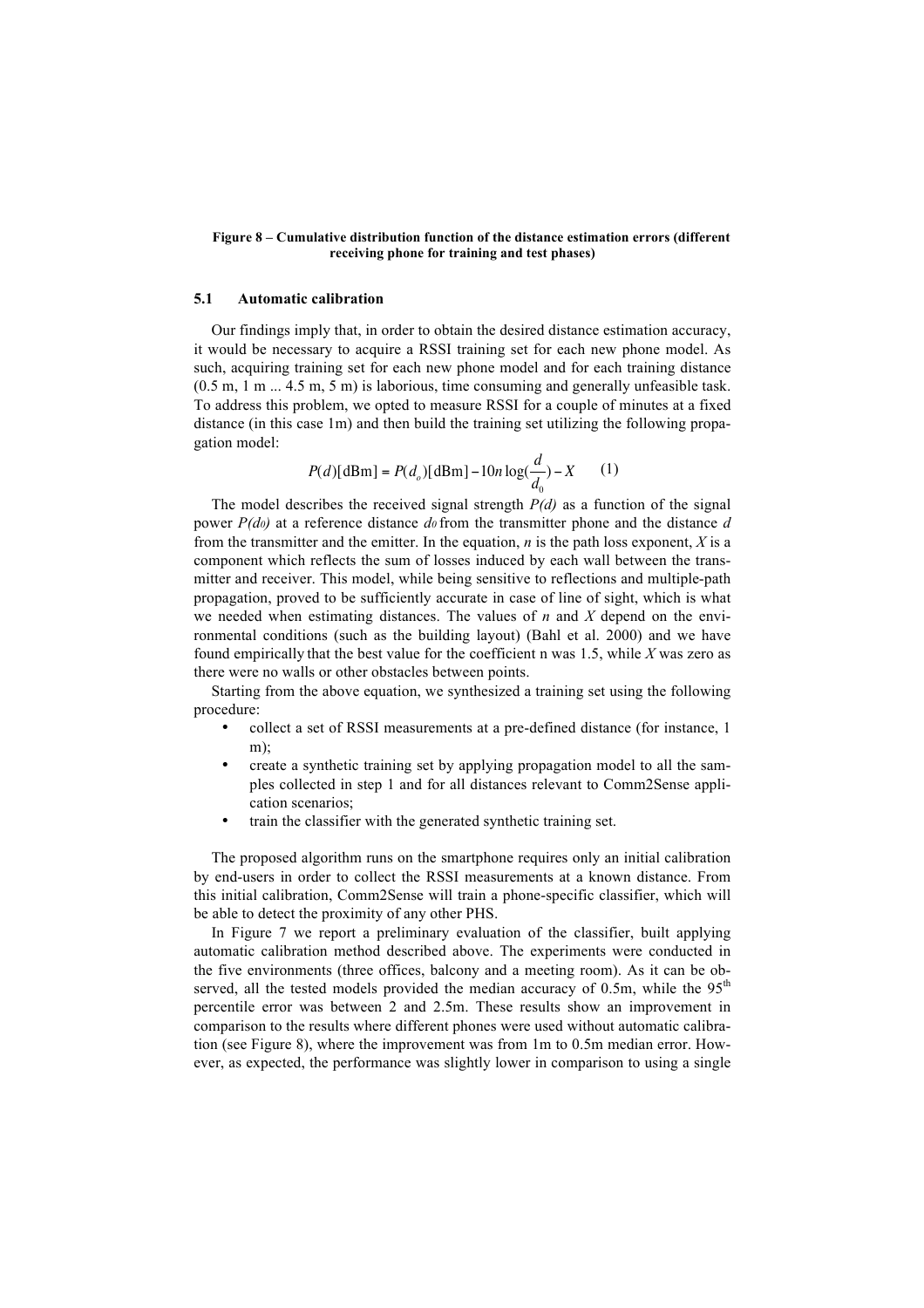phone model, with median accuracy remaining unchanged at 0.5m (see Figure 7), while  $95<sup>th</sup>$  percentile error went from 2m to 2-2.5m depending on the classifier used.



**Figure 9 - Cumulative distribution function of the distance estimation errors - automatic calibration methods**

In the next section we provide a description of Proxemics, which are set of measurable distances between people as they interact (Hall 1966) and we also describe how these distances can be estimated with our system.

### **6 Proximity and Social Interactions: Proxemics**

The proposed system is envisioned to contribute to the detection of proximity between people as they interact in social settings, which we refer to as interpersonal distance. In order to establish benchmarks for the recognition of interpersonal distances related to social interactions, we refer to the study of proxemics. According to Hall, who defined the set of measurable distances between people as they interact (Hall 1966), there are four categories of interpersonal distance, including close phase (denoted with c) and far phase (denoted with f). For North American culture, categories of interpersonal distances include the following metrics: *intimate distance* (c: 0 – 0.15 m, f: 0.15 – 0.45 m), *personal distance* (c: 0.45 – 0.76 m, f: 0.76 – 1.2 m), *social distance* (c: 1.2 – 2.1 m, f: 2.1 – 3.6 m) and *public distance* (c: 3.6 – 7.6 m, f: 7.6 and more) (Hall 1966). Regarding proxemic behaviour, the four categories of interpersonal distance are typically utilized for the following activities: *intimate distance* for embracing, touching or whispering; *personal distance* for interactions among good friends or family members; *social distance* for interactions among acquaintances; *public distance* used for public speaking.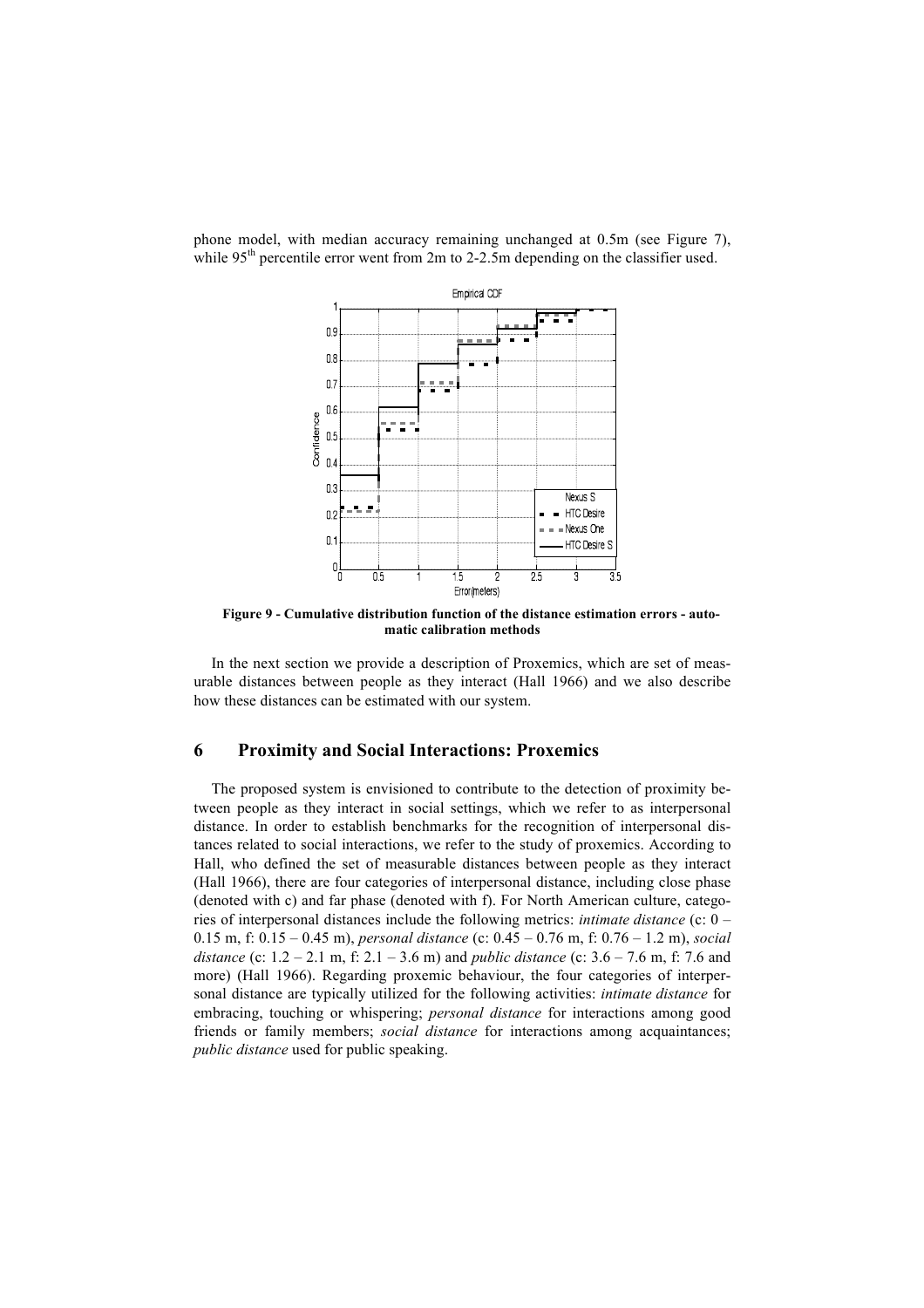However, different cultures hold different standards of personal and social space; for example, in Latin cultures these distances are usually smaller than in Nordic cultures. Other parameters such as sex, age, extrovert/introvert personalities also affect setting interpersonal distances but considered to play a minor role (Groh et al. 2010). Yet, regardless of the metric corresponding to a different culture our distance estimation approach is easily scalable.

In order to infer interpersonal distances, we aim to distinguish the proximity of people with respect to personal, social and public space. The intimate space, which includes distances up to 0.45 m cannot be reliably detected using our method and we categorized all the recognized distances below 1.2 m as a personal space. The reason lies in the fact that the detection of such short distances between people is highly affected by the place of carrying the phone (such as a pocket, a case or a bag).

sonal, social and public space and the results are presented in Table 3 in the form of a confusion matrix.

Our distance estimation accuracy is broken down based on the three classes – per-

| Ground-truth | a) Same phone for training/test |        |        | b) Calibration method |        |               |
|--------------|---------------------------------|--------|--------|-----------------------|--------|---------------|
|              | Personal                        | Social | Public | Personal              | Social | <b>Public</b> |
|              |                                 |        |        |                       |        |               |
| Personal     | 81%                             | 19%    | $0\%$  | 81%                   | 19%    | $0\%$         |
| Social       | $0\%$                           | 67%    | 33%    | 28%                   | 51%    | 21%           |
| Public       | $0\%$                           | $7\%$  | 83%    | $2\%$                 | 14%    | 84%           |

#### **Table 3 - Break-down classification accuracy related to the categories of interpersonal distances defined by the study of proxemics**

Distances related to personal and public space were recognized in more than 80% of cases both when a) performing training and test procedure with the same phone and b) using calibration method, as shown in Table 3. On the other hand, distinguishing social space from personal and public space resulted in lower accuracy, 67% and 51% with respect to different methods for acquiring the training set.

According to the study of proxemics, distances related to personal and social space are used by subjects for different types of social interactions thus distinguishing these two categories from public space would correspond to inferring the distances relevant for social interactions. Table 4 presents the results when the system's accuracy is broken down further in two groups – social interactions related distances and public space distances. In 82% - 86% of cases our system successfully distinguished the two groups, demonstrating the potential for various applications, including social networking analysis, healthcare domain, epidemiological and psychological studies.

| Ground-truth                | a)          | Same phone for train- | b)     | <b>Calibration</b> |
|-----------------------------|-------------|-----------------------|--------|--------------------|
|                             | ing/testing |                       | method |                    |
|                             | Social      | Public                | Social | Public             |
| Social Interaction Dis- 82% |             | 18%                   | 86%    | 14%                |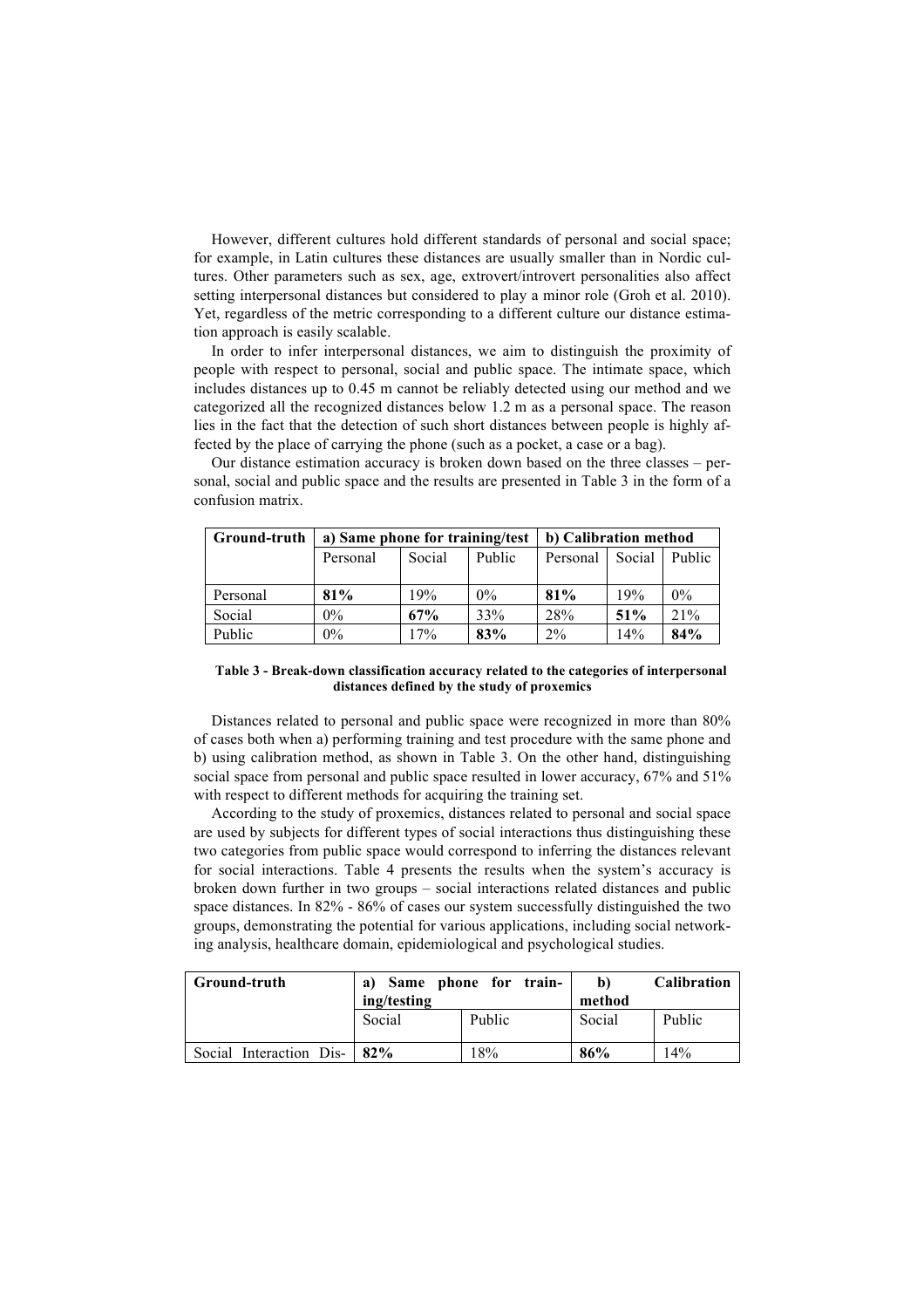| tances                                                                                  |        |     |     |     |  |
|-----------------------------------------------------------------------------------------|--------|-----|-----|-----|--|
| Public Space                                                                            | $17\%$ | 83% | 16% | 84% |  |
| Table 4 - Recognizing two groups of distances related to social interactions and public |        |     |     |     |  |

**space**

# **7 Conclusion**

Estimating distance to detect proximity between people can be applied not only in evaluating social interactions, but also in a number of other areas, including wellbeing where amount of social interaction impacts the reported mood; social network analysis; productivity, which is correlated with social interactions; and epidemiology where one factor of disease spread is proximity between people. The system presented in this paper provides a good basis to detect these and other phenomena related to proximity between people. The system has been developed on Android platform, where it has the potential to be widely deployed and does not rely on an external infrastructure nor is Wi-Fi hardware dependent. Comm2Sense exploits the ability of modern smartphones to act both as portable hot spots and Wi-Fi clients, and applies classification algorithms to analyse RSSI signal in order to estimate distance between phone and in turn proximity between people. The results demonstrate the ability of the system to detect proximity with a median error of 0.5m over a wide range of environments, both indoor and outdoor and a number of different phone models. These results were sufficient to detect Social Interaction distances and Public Space distances with an accuracy of 86% and 84% respectively. Future directions of this work will be focused on using this system to investigate the above-mentioned phenomena, commencing with a study of correlation between social interactions and mood changes.

# **8 References**

- "Sociometric Solutions." [Online]. Available: http://www.sociometricsolutions.com/. [Accessed: 25-Mar-2012].
- Bahl P. and V. N. Padmanabhan, "RADAR: an in-building RF-based user location and tracking system," Proceedings IEEE INFOCOM 2000. Conference on Computer Communications. Nineteenth Annual Joint Conference of the IEEE Computer and Communications Societies (Cat. No.00CH37064), vol. 2, pp. 775-784.
- Banerjee N., S. Agarwal, P. Bahl, R. Chandra, A. Wolman, and M. Corner, "Virtual compass: relative positioning to sense mobile social interactions," Pervasive Computing, pp. 1-21, 2010.
- Bhagwat P., B. Raman, and D. Sanghi, "Turning 802.11 inside-out," ACM SIGCOMM Computer Communication Review, vol. 34, no. 1, p. 33, Jan. 2004.